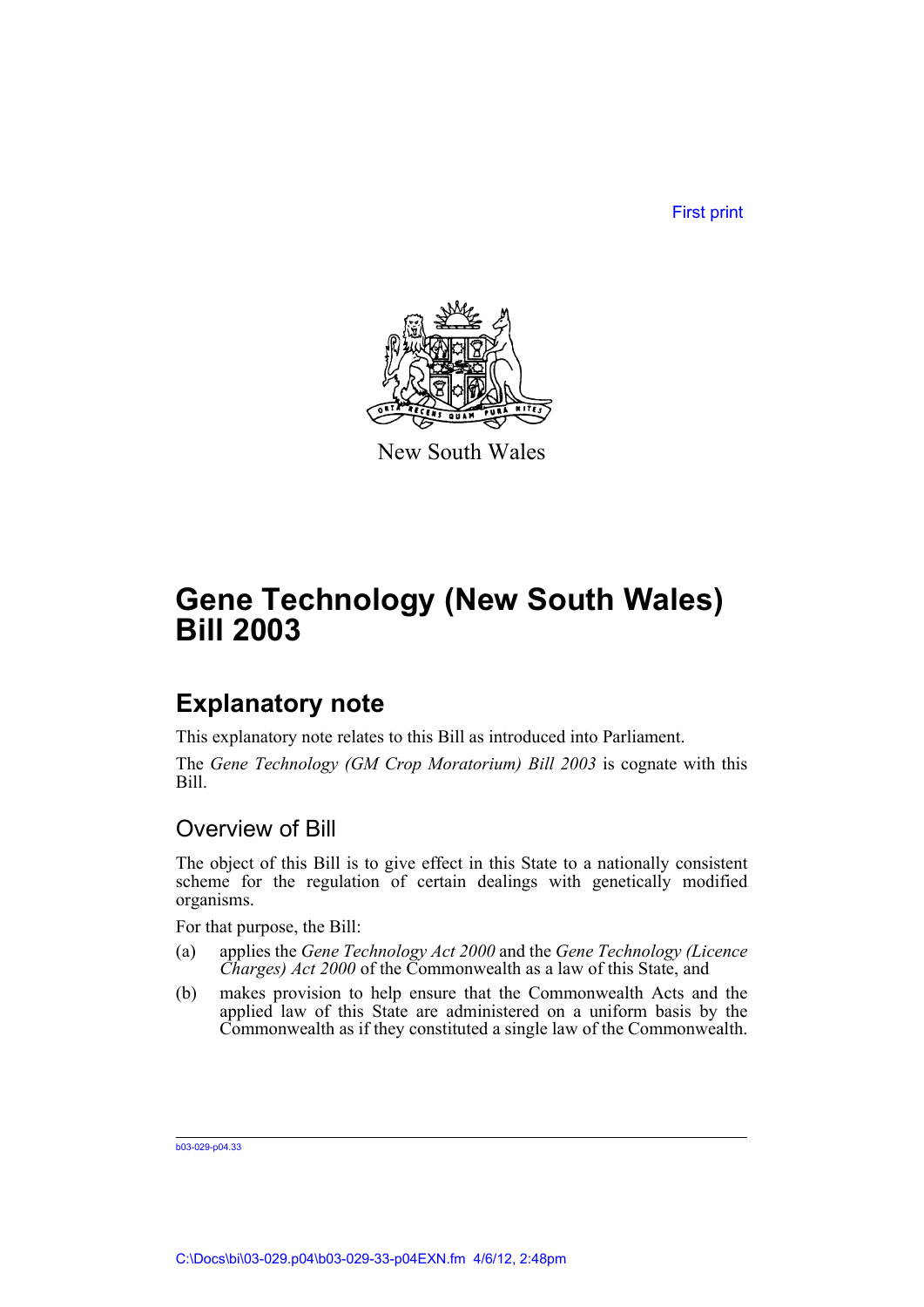Explanatory note

## Outline of provisions

## **Part 1 Preliminary**

**Clause 1** sets out the name (also called the short title) of the proposed Act.

**Clause 2** provides for the commencement of the proposed Act on a day or days to be appointed by proclamation.

**Clause 3** states the object of the proposed Act (which is principally to adopt in this State a uniform Australian approach to the regulation of genetically modified organisms).

**Clause 4** defines expressions used in the proposed Act.

## **Part 2 The applied provisions**

**Clause 5** applies the Commonwealth gene technology laws (which are defined in clause 4 as the *Gene Technology Act 2000* of the Commonwealth, the *Gene Technology (Licence Charges) Act 2000* of the Commonwealth and all regulations, guidelines, principles, standards and codes of practice in force under either of those Acts) as a law of this State.

In addition, the clause provides that the Commonwealth gene technology laws so apply as if they extended to matters in relation to which this State may make laws, whether or not the Commonwealth may make laws in relation to those matters.

**Clause 6** provides that the Commonwealth gene technology laws are modified for the purposes of the proposed Act by prohibiting the Commonwealth Regulator from granting a licence for a dealing that would involve an intentional release of a genetically modified organism (GMO) into the New South Wales environment if the dealing is in contravention of a moratorium order made under the *Gene Technology (GM Crop Moratorium) Act 2003*. The clause also permits the regulations under the proposed Act to modify the Commonwealth gene technology laws.

**Clause 7** applies the *Acts Interpretation Act 1901* of the Commonwealth as a law of this State in relation to the interpretation of the applied provisions (which are defined in clause 4 as the Commonwealth gene technology laws that apply as a law of this State because of clause 5).

In addition, the clause provides that the *Interpretation Act 1987* of New South Wales does not apply to the applied provisions.

Explanatory note page 2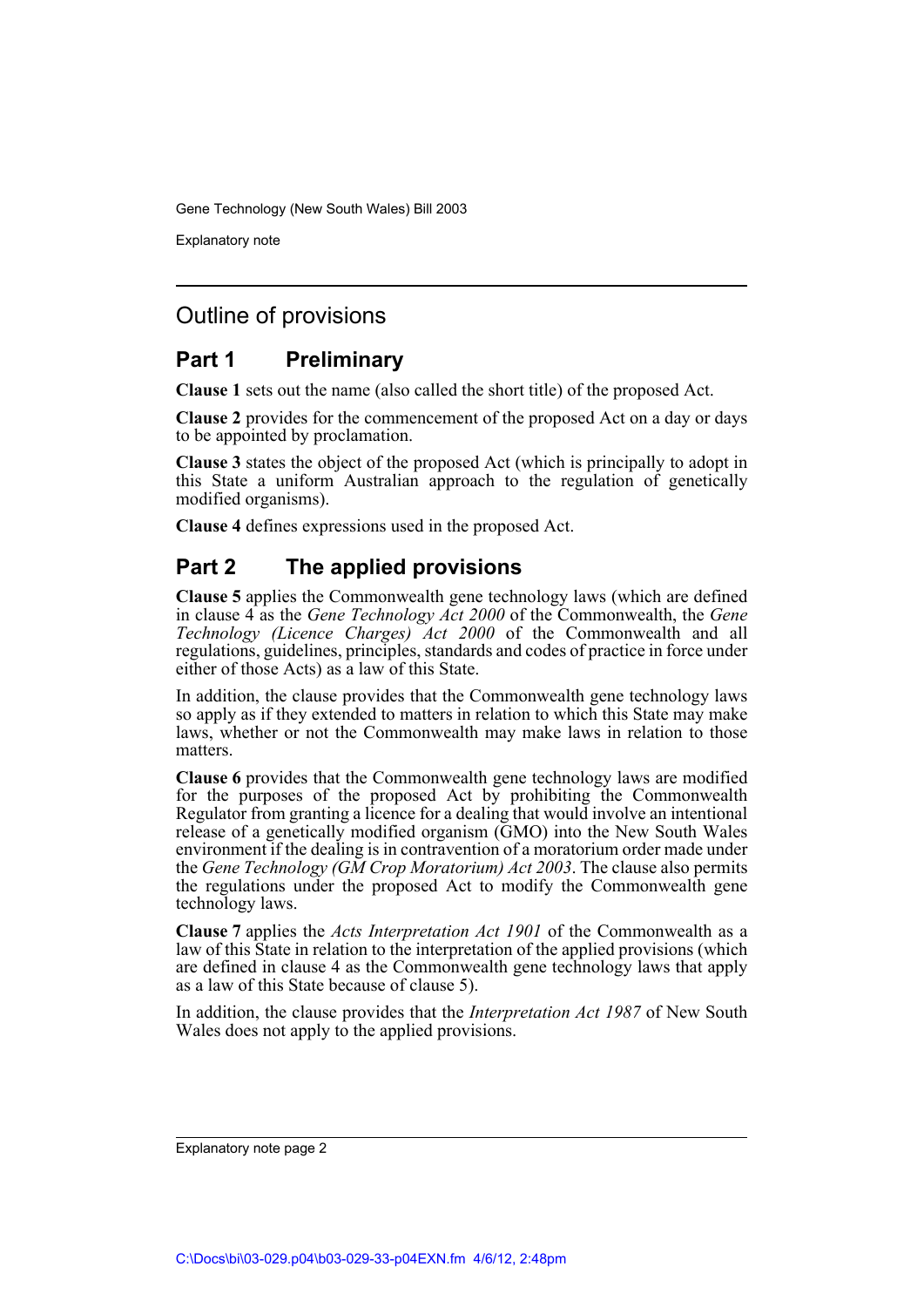Explanatory note

### **Part 3 Functions and powers under applied provisions**

**Clause 8** provides that the Gene Technology Regulator appointed under the Commonwealth Gene Technology Act (referred to in the proposed Act as the Commonwealth Regulator) and other authorities and officers have the same functions and powers under the applied provisions as they have under the Commonwealth gene technology laws.

**Clause 9** provides that any delegation by the Commonwealth Regulator under the Commonwealth Gene Technology Act is taken to have effect for the purposes of the corresponding provision of the applied provisions.

## **Part 4 Offences**

**Clause 10** states that the object of Part 4 of the proposed Act is to further the Act's object by providing for an offence against the applied provisions to be treated as if it were an offence against a law of the Commonwealth.

In addition, the clause gives examples of the purposes for which an offence is to be so treated.

**Clause 11** applies the relevant Commonwealth laws as laws of this State in relation to an offence against the applied provisions as if those provisions were a law of the Commonwealth.

In addition, the clause provides that, except as provided by the regulations under the proposed Act, an offence against the applied provisions is taken to be an offence against the laws of the Commonwealth and not an offence against the laws of this State.

**Clause 12** provides that a function or power in relation to an offence against the Commonwealth gene technology laws conferred on a Commonwealth officer or authority by Commonwealth laws applying because of clause 11 is also conferred on the officer or authority in relation to an offence against the corresponding provision of the applied provisions.

**Clause 13** provides that a person is not liable to be punished for an offence under the applied provisions if the person has been punished for the same offence under the Commonwealth gene technology laws.

## **Part 5 Administrative laws**

**Clause 14** applies the Commonwealth administrative laws (which are defined in clause 4) as laws of this State to any matter arising in relation to the applied provisions, except as provided by the regulations under the proposed Act.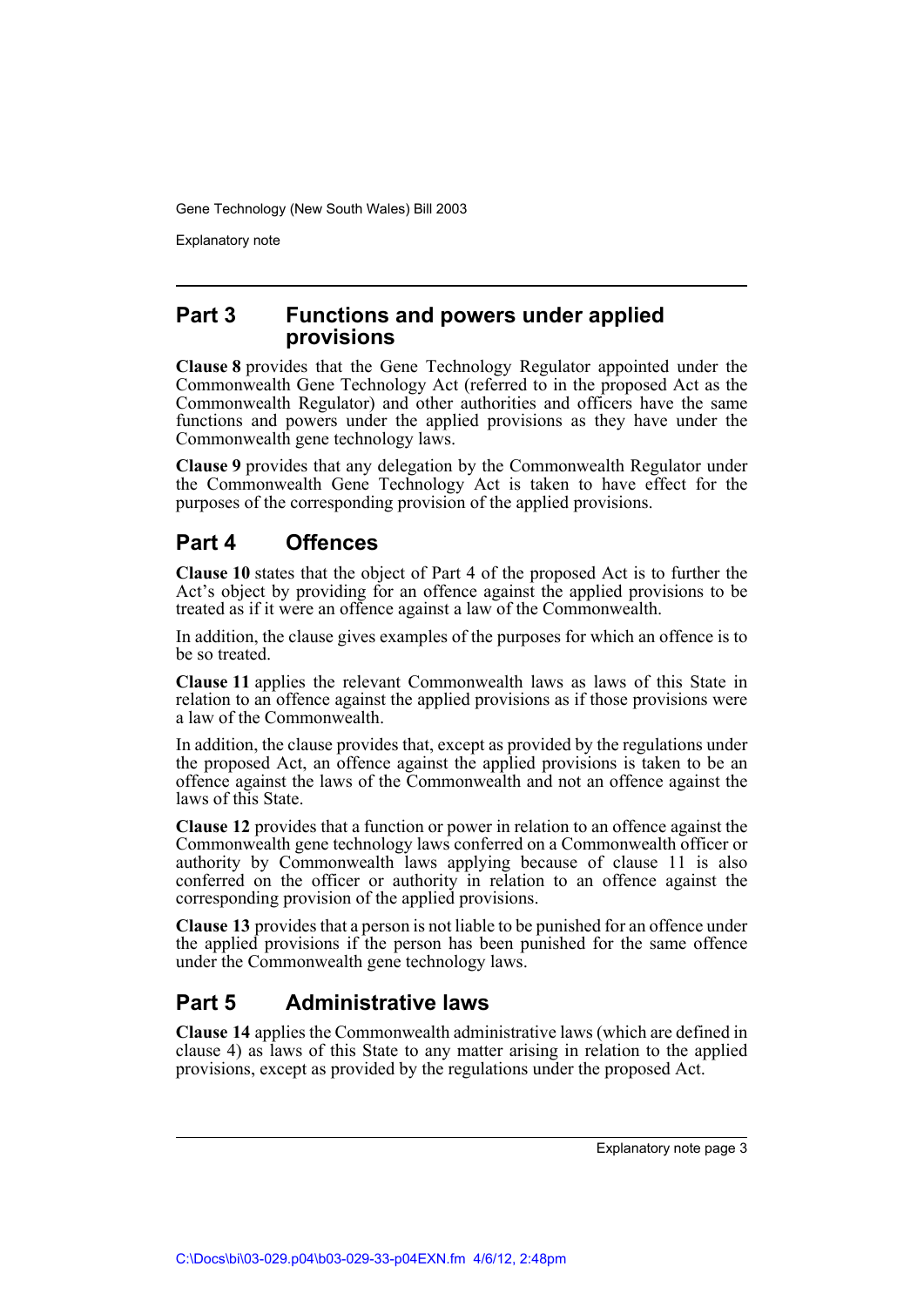Explanatory note

The clause further provides that a matter arising in relation to the applied provisions is taken to be a matter arising in relation to the laws of the Commonwealth, not this State.

In addition, the clause provides that any provision of a Commonwealth administrative law applying because of this clause that purports to confer jurisdiction on a federal court is taken not to have that effect. This is consistent with the High Court decision in Wakim's case (*Re Wakim; Ex parte McNally* (1999) 198 CLR 511) that a State law cannot confer jurisdiction on the Federal Court.

**Clause 15** provides that a function or power conferred on a Commonwealth officer or authority by a Commonwealth administrative law applying because of clause 14 is also conferred on the officer or authority in relation to a matter arising in relation to the applied provisions.

## **Part 6 Miscellaneous**

**Clause 16** provides that the proposed Act binds the Crown.

**Clause 17** provides that the validity of a licence, certificate or other thing issued, given or done for the purposes of the applied provisions is not affected only because it was issued, given or done also for the purposes of the Commonwealth gene technology laws.

**Clause 18** provides that a reference in a Commonwealth law to any provision of a Commonwealth law is taken, for the purposes of clauses 11 and 14, to be a reference to that provision as applying because of that clause.

**Clause 19** requires all money payable under the proposed Act and the applied provisions to be paid to the Commonwealth.

**Clause 20** empowers the Governor to make regulations for carrying out or giving effect to the proposed Act.

**Clause 21** extends the definition of *relevant State Act* in section 3 of the *Federal Courts (State Jurisdiction) Act 1999* of New South Wales to include the proposed Act. In particular the amendment will enable regulations to be made under section 16 (2) of that Act to make modifications to the administration and enforcement of the applied Commonwealth laws as a consequence of any future decisions of the High Court with respect to the conferral of functions on Commonwealth officials in connection with co-operative Commonwealth/State legislative arrangements.

Explanatory note page 4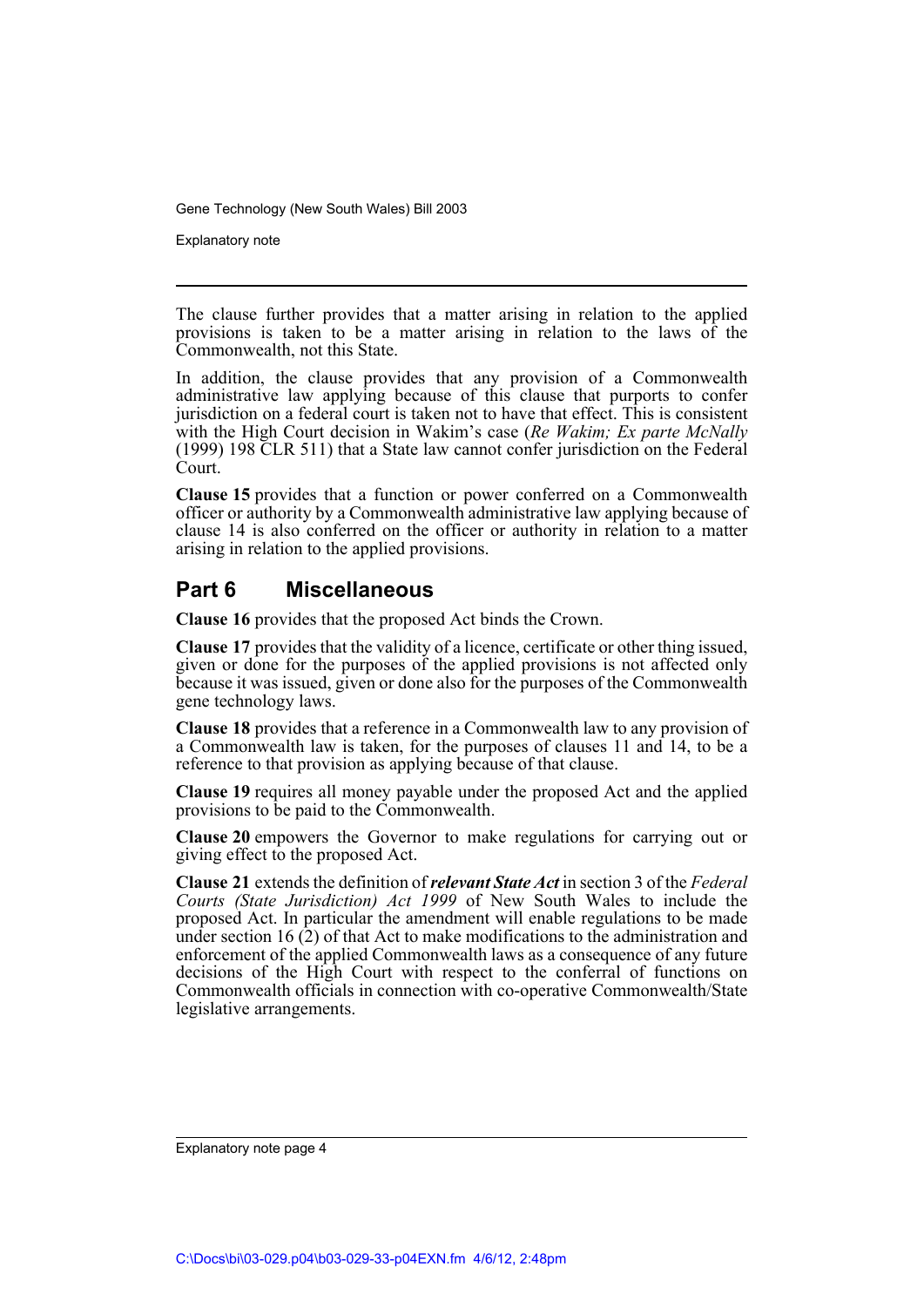First print



New South Wales

# **Gene Technology (New South Wales) Bill 2003**

## **Contents**

|        |                                                                                           | Page |
|--------|-------------------------------------------------------------------------------------------|------|
| Part 1 | <b>Preliminary</b>                                                                        |      |
|        | Name of Act<br>1                                                                          | 2    |
|        | 2<br>Commencement                                                                         | 2    |
|        | 3<br>Object of Act                                                                        | 2    |
|        | Definitions<br>4                                                                          | 2    |
| Part 2 | The applied provisions                                                                    |      |
|        | 5<br>Application of Commonwealth gene technology laws to<br>this State                    | 4    |
|        | Modification of Commonwealth gene technology laws<br>6                                    | 4    |
|        | 7<br>Interpretation of Commonwealth gene technology laws                                  | 4    |
| Part 3 | Functions and powers under applied provisions                                             |      |
|        | 8<br>Functions and powers of Commonwealth Regulator and<br>other authorities and officers | 6    |

b03-029-p04.33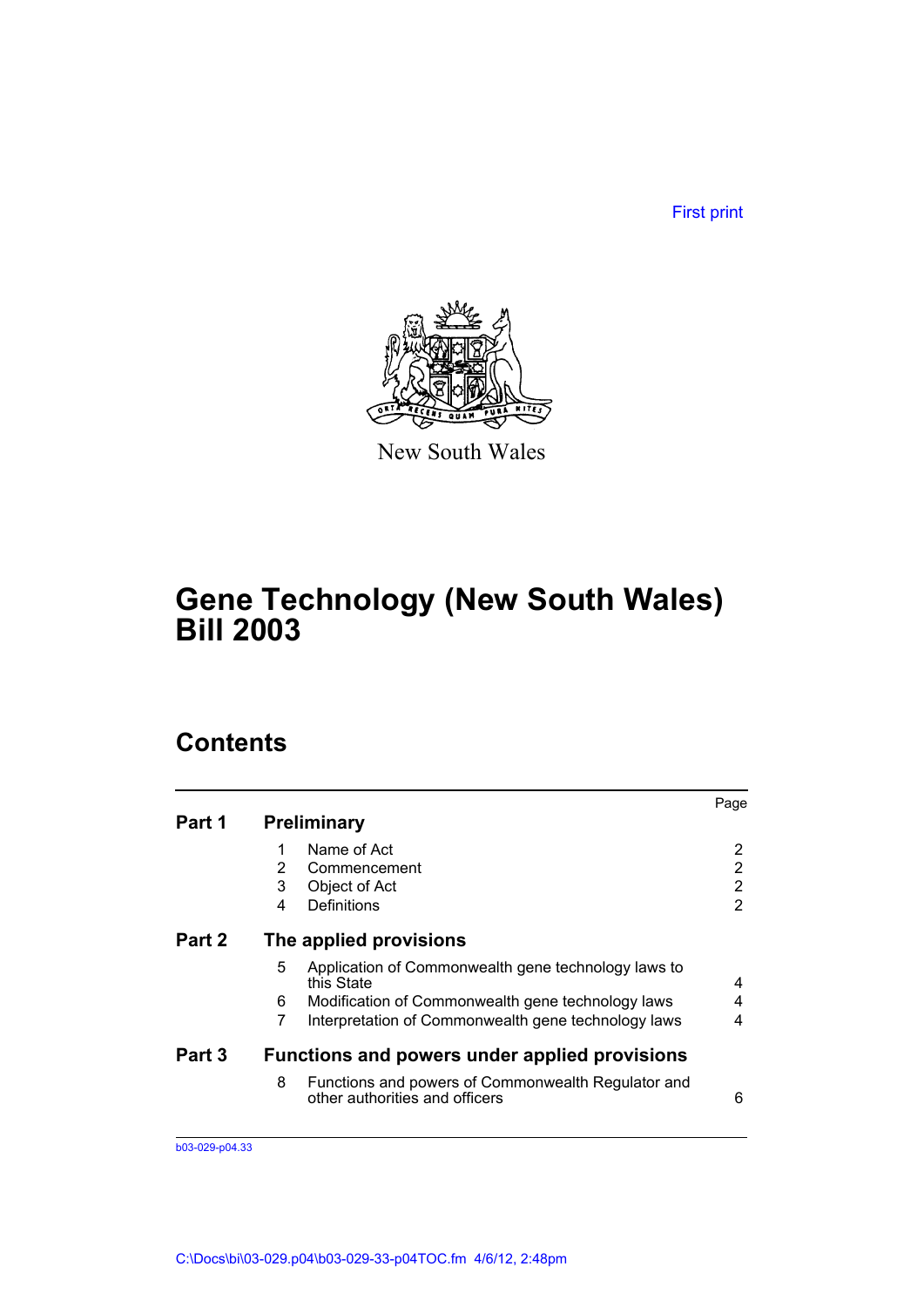Contents

|        |          |                                                                                                 | Page     |
|--------|----------|-------------------------------------------------------------------------------------------------|----------|
|        | 9        | Delegations by the Commonwealth Regulator                                                       | 6        |
| Part 4 |          | <b>Offences</b>                                                                                 |          |
|        | 10       | Object of this Part                                                                             | 7        |
|        | 11       | Application of Commonwealth criminal laws to offences<br>against applied provisions             | 7        |
|        | 12       | Functions and powers conferred on Commonwealth<br>officers and authorities relating to offences | 8        |
|        | 13       | No double jeopardy for offences against applied provisions                                      | 8        |
| Part 5 |          | <b>Administrative laws</b>                                                                      |          |
|        | 14       | Application of Commonwealth administrative laws to<br>applied provisions                        | 9        |
|        | 15       | Functions and powers conferred on Commonwealth<br>officers and authorities                      | 9        |
| Part 6 |          | <b>Miscellaneous</b>                                                                            |          |
|        | 16       | Act to bind Crown                                                                               | 10       |
|        | 17       | Things done for multiple purposes                                                               | 10       |
|        | 18       | Reference in Commonwealth law to a provision of                                                 |          |
|        |          | another law                                                                                     | 10<br>10 |
|        | 19<br>20 | Fees and other money                                                                            | 10       |
|        | 21       | Regulations<br>Amendment of Federal Courts (State Jurisdiction) Act<br>1999 No 22               | 10       |

Contents page 2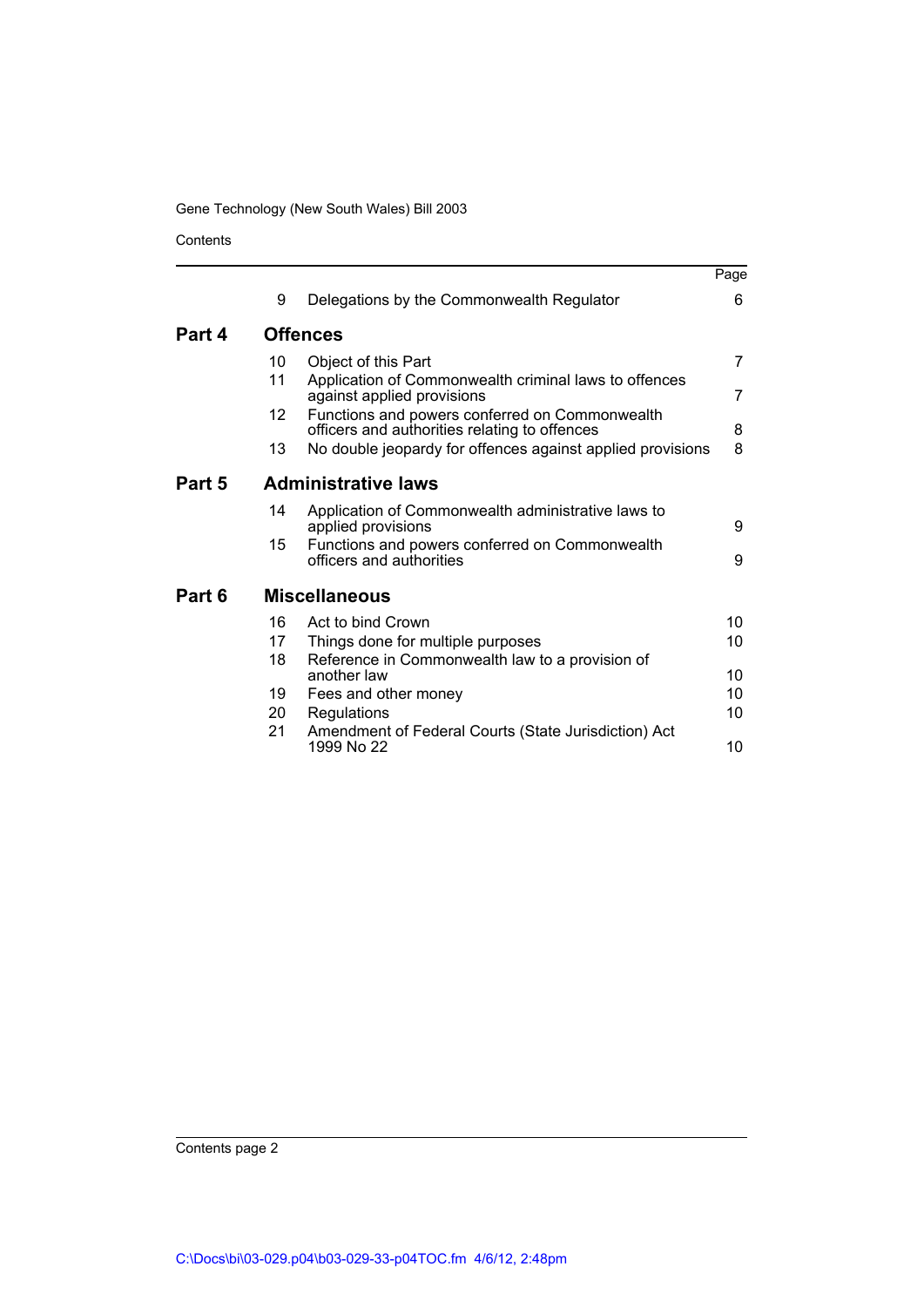

New South Wales

# **Gene Technology (New South Wales) Bill 2003**

No , 2003

### **A Bill for**

An Act to apply the *Gene Technology Act 2000* and the *Gene Technology (Licence Charges) Act 2000* of the Commonwealth as a law of this State; and for other purposes.

See also *Gene Technology (GM Crop Moratorium) Bill 2003*.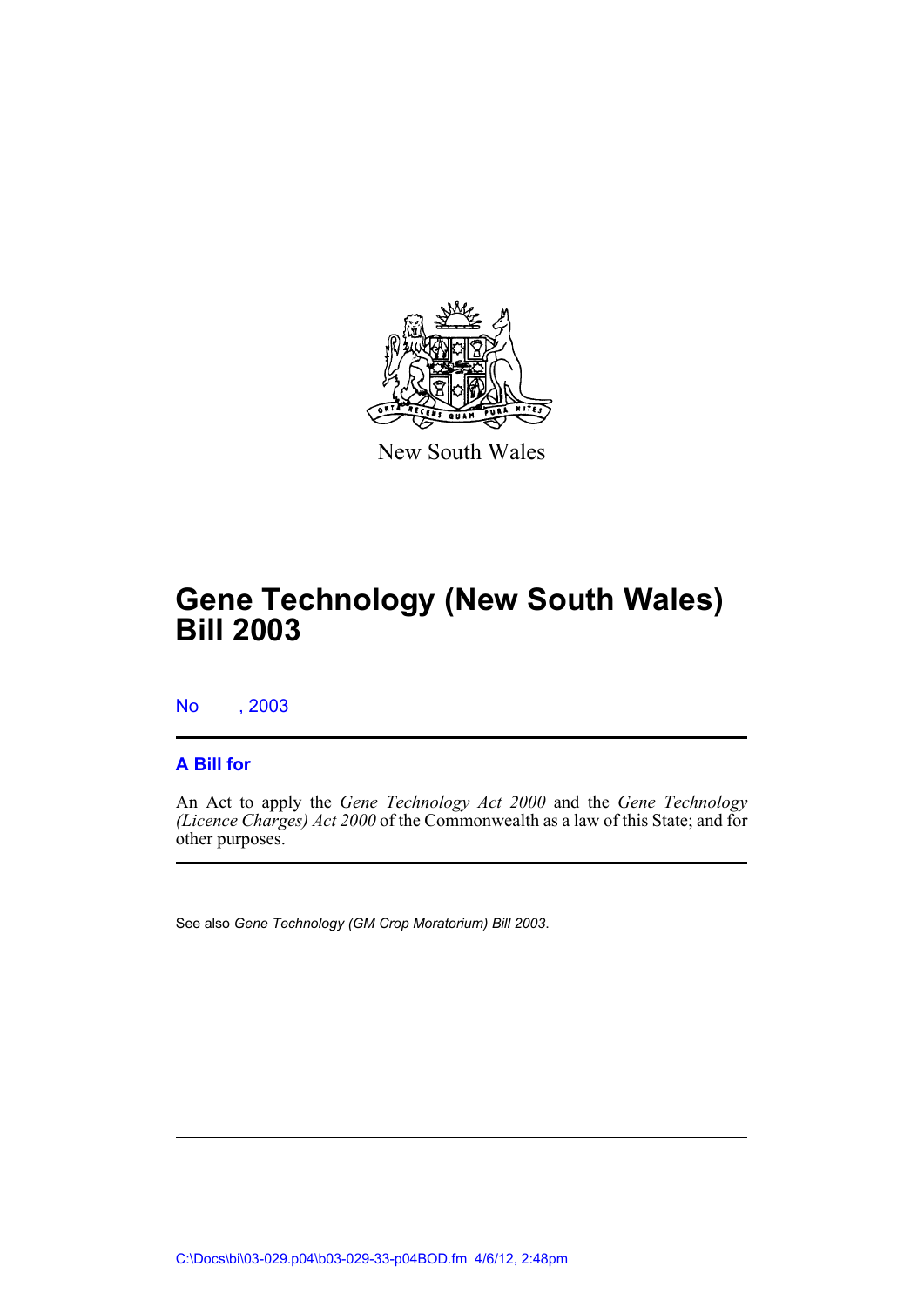Part 1 Preliminary

<span id="page-7-4"></span><span id="page-7-3"></span><span id="page-7-2"></span><span id="page-7-1"></span><span id="page-7-0"></span>

|             |                    |                                                                                                                                        | The Legislature of New South Wales enacts:                                                                                                                                                                            | 1                    |
|-------------|--------------------|----------------------------------------------------------------------------------------------------------------------------------------|-----------------------------------------------------------------------------------------------------------------------------------------------------------------------------------------------------------------------|----------------------|
| Part 1      |                    |                                                                                                                                        | <b>Preliminary</b>                                                                                                                                                                                                    | $\overline{2}$       |
| 1           | <b>Name of Act</b> |                                                                                                                                        |                                                                                                                                                                                                                       | З                    |
|             |                    |                                                                                                                                        | This Act is the Gene Technology (New South Wales) Act 2003.                                                                                                                                                           | 4                    |
| $\mathbf 2$ |                    |                                                                                                                                        | <b>Commencement</b>                                                                                                                                                                                                   | 5                    |
|             |                    |                                                                                                                                        | This Act commences on a day or days to be appointed by<br>proclamation.                                                                                                                                               | 6<br>$\overline{7}$  |
| 3           |                    | <b>Object of Act</b>                                                                                                                   |                                                                                                                                                                                                                       | 8                    |
|             | (1)                | The object of this Act is to adopt in this State a uniform Australian<br>approach to the regulation of genetically modified organisms. |                                                                                                                                                                                                                       | 9<br>10              |
|             | (2)                |                                                                                                                                        | For that purpose, this Act:                                                                                                                                                                                           | 11                   |
|             |                    | (a)                                                                                                                                    | applies the Gene Technology Act 2000 and the Gene<br>2000<br>Technology (Licence Charges)<br>Act<br>of<br>the<br>Commonwealth as a law of this State, and                                                             | 12<br>13<br>14       |
|             |                    | (b)                                                                                                                                    | makes provision to help ensure that the Commonwealth Acts<br>and the applied law of this State are administered on a<br>uniform basis by the Commonwealth as if they constituted a<br>single law of the Commonwealth. | 15<br>16<br>17<br>18 |
| 4           | <b>Definitions</b> |                                                                                                                                        | 19                                                                                                                                                                                                                    |                      |
| (1)         |                    |                                                                                                                                        | In this Act:                                                                                                                                                                                                          | 20                   |
|             |                    |                                                                                                                                        | <i>applied provisions</i> means the Commonwealth gene technology laws<br>that apply as a law of this State because of section 5, including any<br>modification under section 6.                                       | 21<br>22<br>23       |
|             |                    |                                                                                                                                        | <b>Commonwealth administrative laws means the following Acts and</b><br>regulations of the Commonwealth:                                                                                                              | 24<br>25             |
|             |                    | (a)                                                                                                                                    | the Administrative Appeals Tribunal Act 1975 (excluding<br>Part IVA),                                                                                                                                                 | 26<br>27             |
|             |                    | (b)                                                                                                                                    | the Freedom of Information Act 1982,                                                                                                                                                                                  | 28                   |
|             |                    | (c)                                                                                                                                    | the Ombudsman Act 1976,                                                                                                                                                                                               | 29                   |
|             |                    | (d)                                                                                                                                    | the Privacy Act 1988,                                                                                                                                                                                                 | 30                   |
|             |                    | (e)                                                                                                                                    | the regulations in force under any of those Acts.                                                                                                                                                                     | 31                   |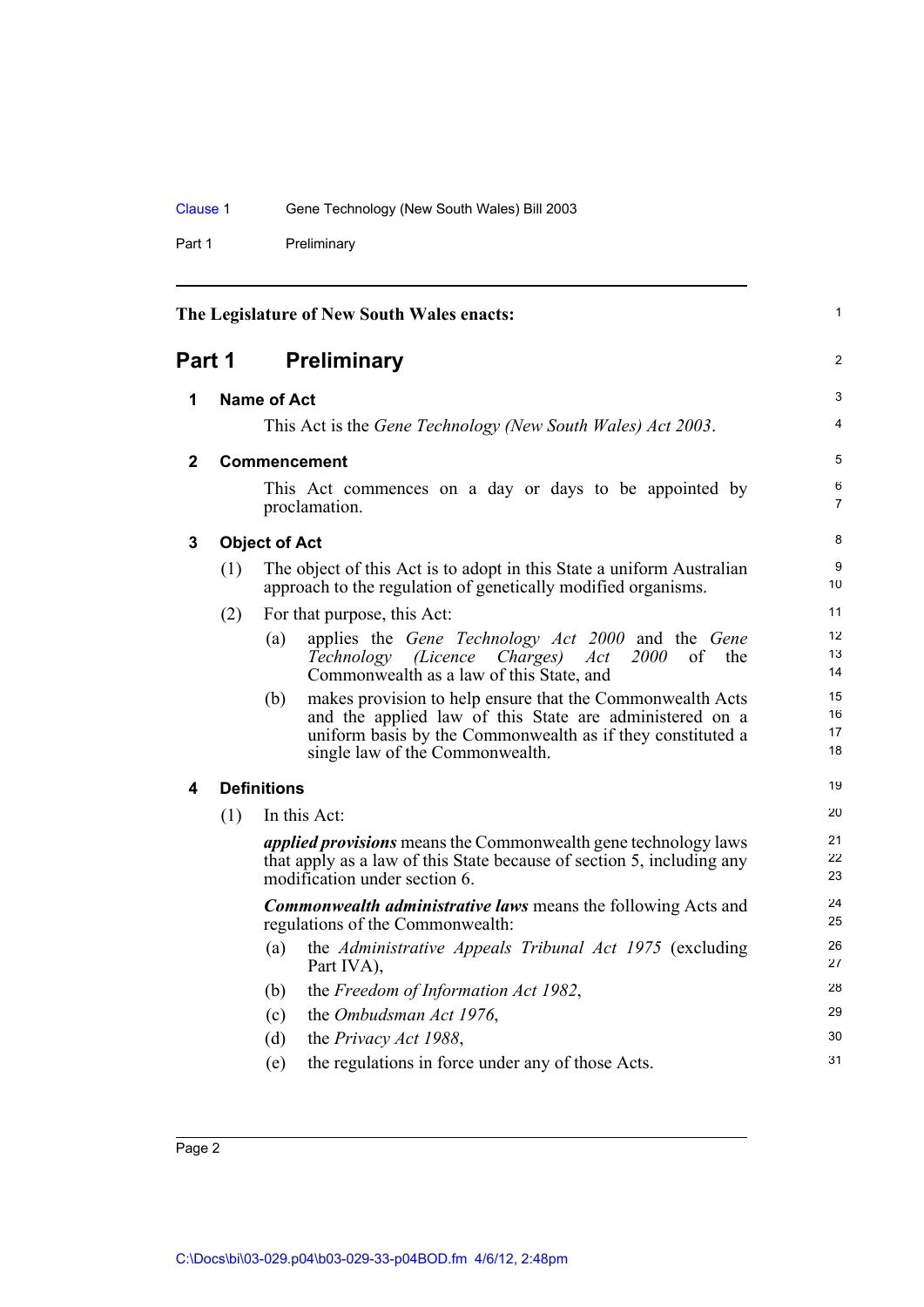Gene Technology (New South Wales) Bill 2003 Clause 4

Preliminary

| . .<br>×<br>× |  |
|---------------|--|
|---------------|--|

|     |                                                                                                                                                                                                                            | <b>Commonwealth Gene Technology Act means the Gene Technology</b><br><i>Act 2000</i> of the Commonwealth.                  | 1<br>$\overline{\mathbf{c}}$ |  |
|-----|----------------------------------------------------------------------------------------------------------------------------------------------------------------------------------------------------------------------------|----------------------------------------------------------------------------------------------------------------------------|------------------------------|--|
|     |                                                                                                                                                                                                                            | <b>Commonwealth gene technology laws means:</b>                                                                            |                              |  |
|     | (a)                                                                                                                                                                                                                        | the Commonwealth Gene Technology Act, and                                                                                  | 4                            |  |
|     | (b)                                                                                                                                                                                                                        | the Commonwealth Licence Charges Act, and                                                                                  | 5                            |  |
|     | (c)                                                                                                                                                                                                                        | all regulations, guidelines, principles, standards and codes of<br>practice in force under either of those Acts.           | 6<br>$\overline{7}$          |  |
|     | <b>Commonwealth Licence Charges Act means the Gene Technology</b><br>(Licence Charges) Act 2000 of the Commonwealth.                                                                                                       |                                                                                                                            | 8<br>9                       |  |
|     |                                                                                                                                                                                                                            | <b>Commonwealth Regulator</b> means the Gene Technology Regulator<br>appointed under the Commonwealth Gene Technology Act. | 10<br>11                     |  |
|     | <i>function</i> includes duty.                                                                                                                                                                                             |                                                                                                                            |                              |  |
|     |                                                                                                                                                                                                                            | <i>modifications</i> includes additions, omissions and substitutions.                                                      | 13                           |  |
| (2) | If an expression is defined in the Commonwealth Gene Technology<br>Act and is also used in this Act, the expression as used in this Act<br>has, unless the contrary intention appears, the same meaning as in<br>that Act. |                                                                                                                            | 14<br>15<br>16<br>17         |  |
| (3) | In this Act, a reference to a Commonwealth Act includes a reference<br>$\mathfrak{to}$ :                                                                                                                                   |                                                                                                                            |                              |  |
|     | (a)                                                                                                                                                                                                                        | that Commonwealth Act, as amended and in force for the time<br>being, and                                                  | 20<br>21                     |  |
|     | (b)                                                                                                                                                                                                                        | an Act enacted in substitution for that Act and, if it is<br>amended, as amended and in force for the time being.          | 22<br>23                     |  |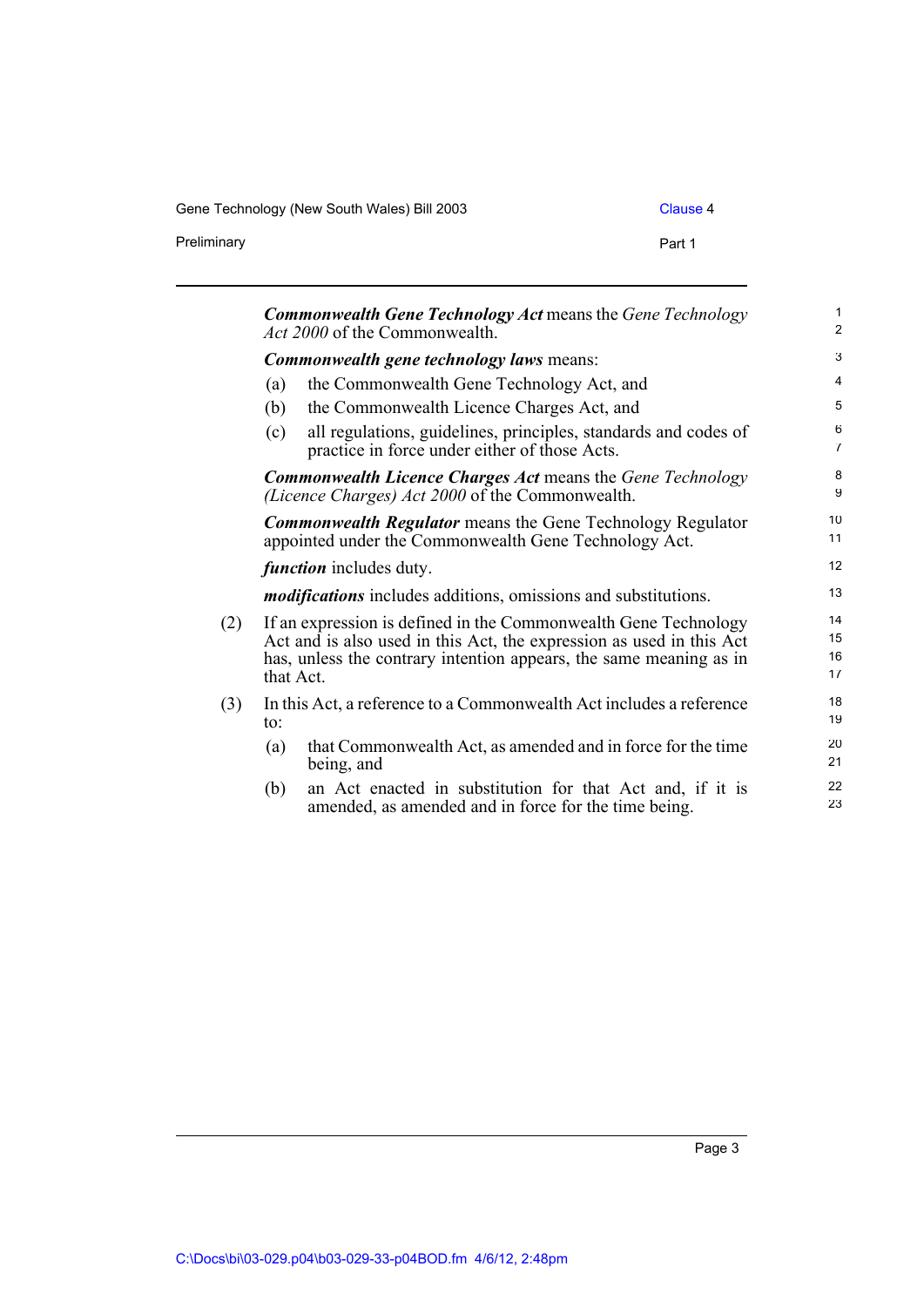Part 2 The applied provisions

## <span id="page-9-0"></span>**Part 2 The applied provisions**

<span id="page-9-3"></span><span id="page-9-2"></span><span id="page-9-1"></span>

| 5 |     | Application of Commonwealth gene technology laws to this State                                                                                                                                                                                                                                                                                                                                   | 2                                      |
|---|-----|--------------------------------------------------------------------------------------------------------------------------------------------------------------------------------------------------------------------------------------------------------------------------------------------------------------------------------------------------------------------------------------------------|----------------------------------------|
|   | (1) | The Commonwealth gene technology laws, as in force for the time<br>being and as modified by or under this Act, apply as a law of this<br>State.                                                                                                                                                                                                                                                  | 3<br>4<br>5                            |
|   | (2) | Those Commonwealth gene technology laws so apply as if they<br>extended to matters in relation to which this State may make laws:                                                                                                                                                                                                                                                                | 6<br>$\overline{7}$                    |
|   |     | (a)<br>whether or not the Commonwealth may make laws in relation<br>to those matters, and                                                                                                                                                                                                                                                                                                        | 8<br>9                                 |
|   |     | even though the Commonwealth gene technology laws<br>(b)<br>provide that they apply only to specified matters with respect<br>to which the Commonwealth may make laws.                                                                                                                                                                                                                           | 10<br>11<br>12                         |
| 6 |     | Modification of Commonwealth gene technology laws                                                                                                                                                                                                                                                                                                                                                | 13                                     |
|   | (1) | The Commonwealth gene technology laws are modified for the<br>purposes of this Act by prohibiting the Commonwealth Regulator<br>from granting a licence for a dealing that would involve an<br>intentional release of a GMO into the New South Wales<br>environment if the dealing is in contravention of a moratorium order<br>made under the Gene Technology (GM Crop Moratorium)<br>Act 2003. | 14<br>15<br>16<br>17<br>18<br>19<br>20 |
|   | (2) | The regulations under this Act may also modify the Commonwealth<br>gene technology laws for the purposes of this Act.                                                                                                                                                                                                                                                                            | 21<br>22                               |
|   | (3) | Without limiting subsection (2), the regulations may provide that<br>the Commonwealth gene technology laws apply under section $5(1)$<br>as if an amendment to the Commonwealth gene technology laws:                                                                                                                                                                                            | 23<br>24<br>25                         |
|   |     | made by a law of the Commonwealth, and<br>(a)                                                                                                                                                                                                                                                                                                                                                    | 26                                     |
|   |     | specified in the regulations,<br>(b)                                                                                                                                                                                                                                                                                                                                                             | 27                                     |
|   |     | had not taken effect.                                                                                                                                                                                                                                                                                                                                                                            | 28                                     |
| 7 |     | Interpretation of Commonwealth gene technology laws                                                                                                                                                                                                                                                                                                                                              | 29                                     |
|   | (1) | The <i>Acts Interpretation Act 1901</i> of the Commonwealth applies as<br>a law of this State in relation to the interpretation of the applied<br>provisions. That Act so applies as if the applied provisions were a<br>Commonwealth Act or were regulations or other instruments under<br>a Commonwealth Act, as the case requires.                                                            | 30<br>31<br>32<br>33<br>34             |
|   |     |                                                                                                                                                                                                                                                                                                                                                                                                  |                                        |

1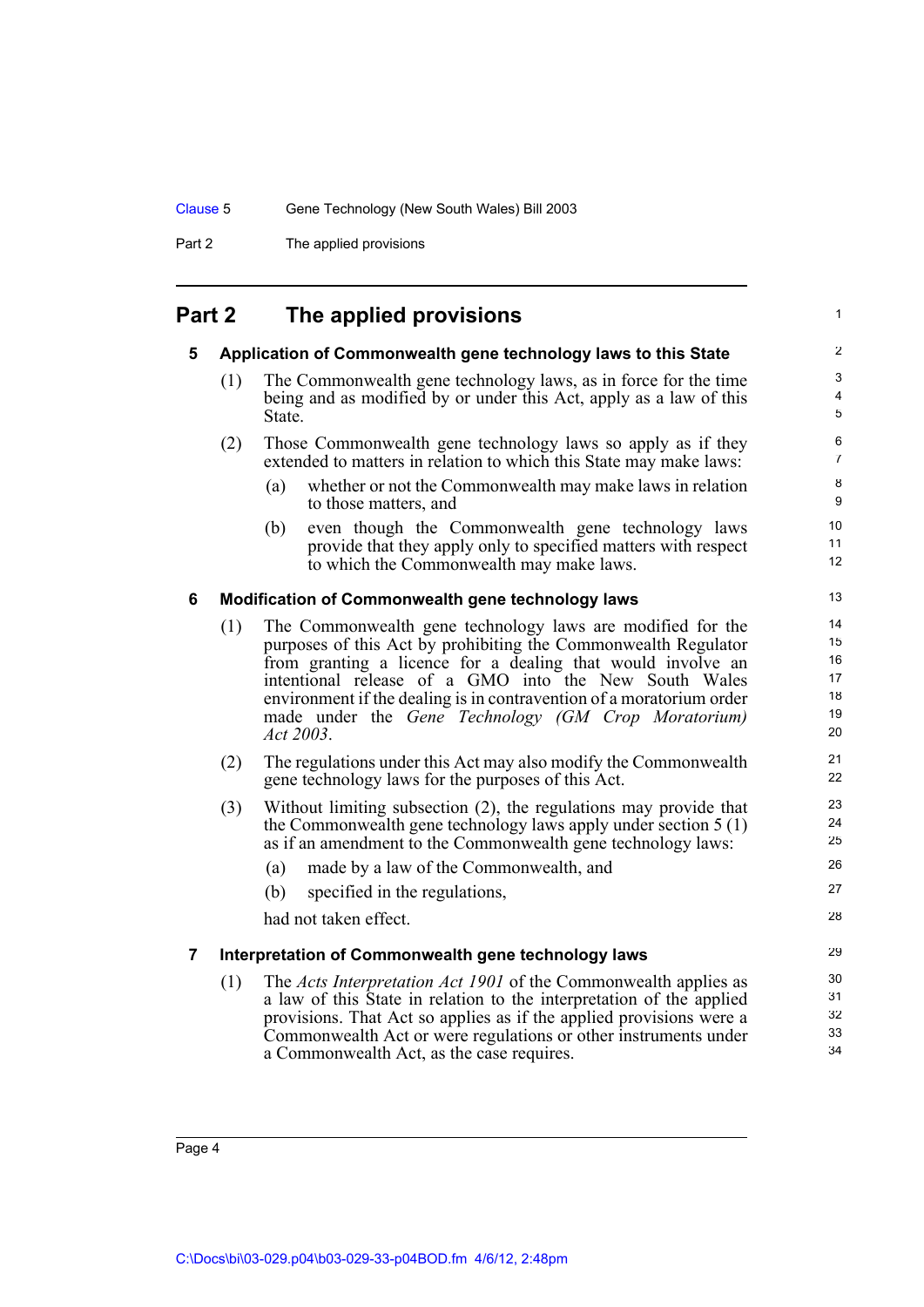| Gene Technology (New South Wales) Bill 2003 | Clause 7 |
|---------------------------------------------|----------|
| The applied provisions                      | Part 2   |
|                                             |          |

the applied provisions.

(2) The *Interpretation Act 1987* of New South Wales does not apply to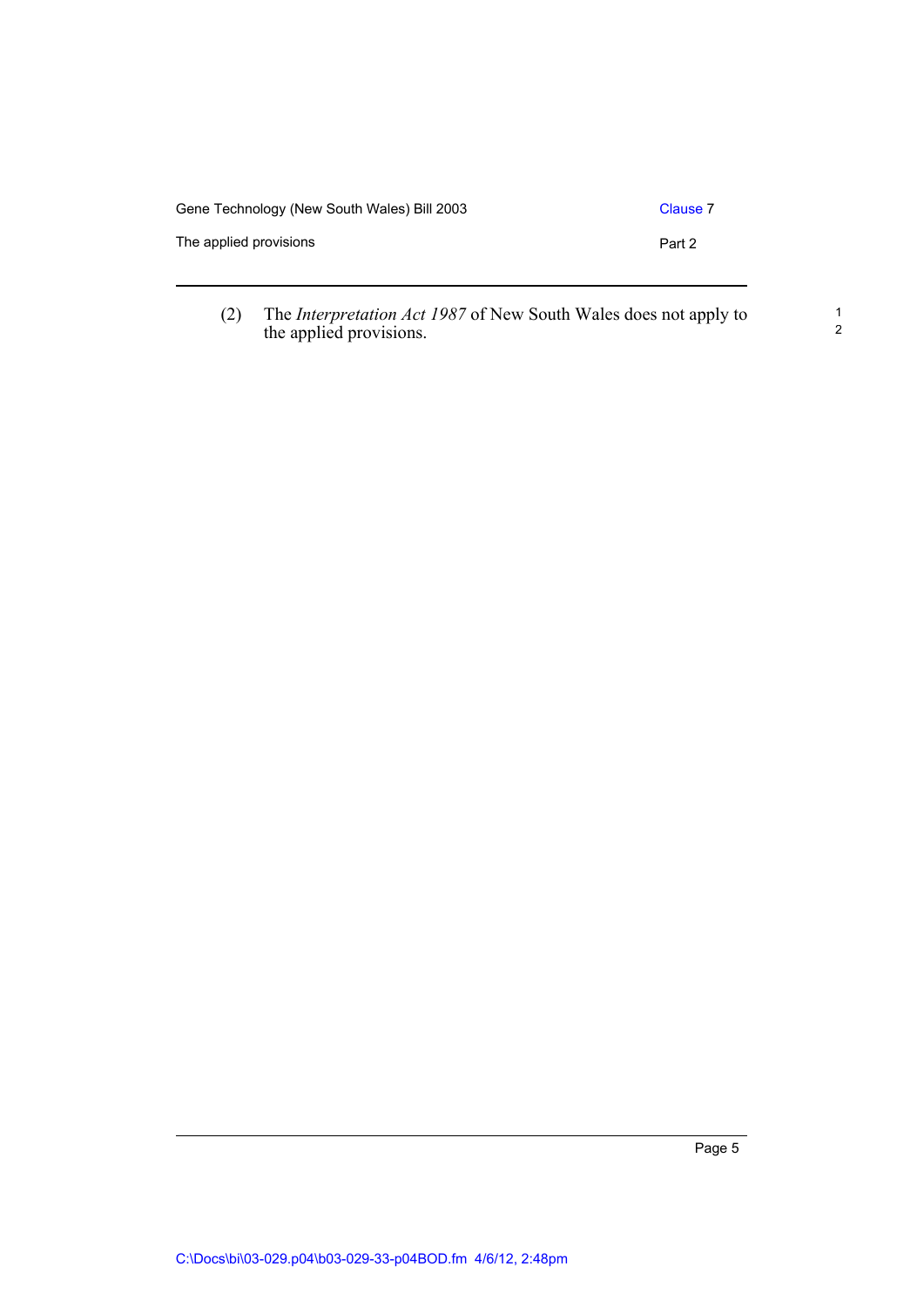### <span id="page-11-0"></span>**Part 3 Functions and powers under applied provisions**

#### <span id="page-11-1"></span>**8 Functions and powers of Commonwealth Regulator and other authorities and officers**

The Commonwealth Regulator and other authorities and officers referred to in the applied provisions have the same functions and powers under the applied provisions as they have under the Commonwealth gene technology laws, as those laws apply to the Commonwealth.

1 2

#### <span id="page-11-2"></span>**9 Delegations by the Commonwealth Regulator**

Any delegation by the Commonwealth Regulator under the Commonwealth Gene Technology Act is taken to extend to, and have effect for the purposes of, the corresponding provision of the applied provisions.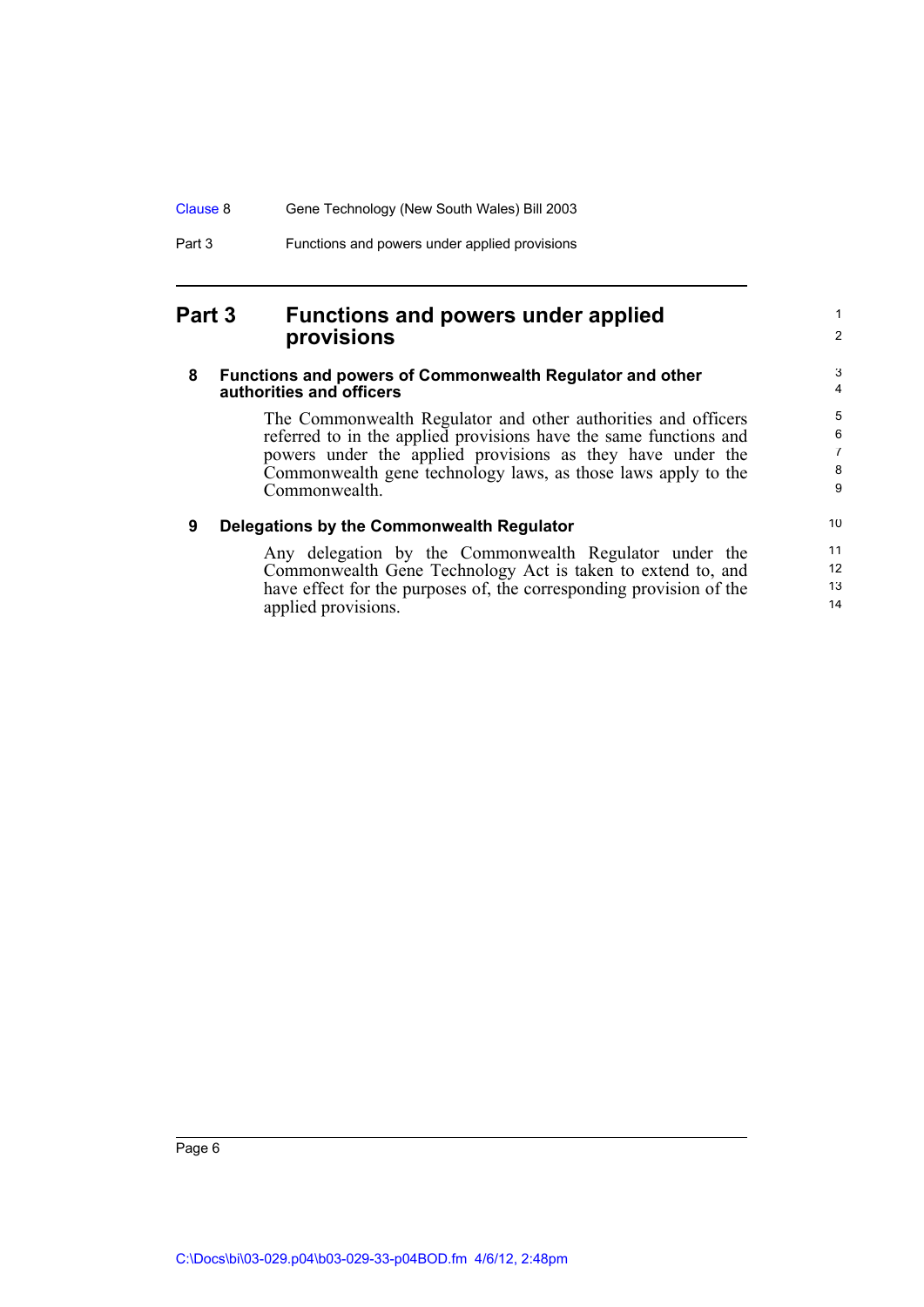Gene Technology (New South Wales) Bill 2003 Clause 10

Offences **Part 4** 

1

## <span id="page-12-0"></span>**Part 4 Offences**

<span id="page-12-2"></span><span id="page-12-1"></span>

| 10 | <b>Object of this Part</b>                                                          |                                                                                                                                                                                                                 |                                                                                                                                                  | $\mathbf{Z}$           |
|----|-------------------------------------------------------------------------------------|-----------------------------------------------------------------------------------------------------------------------------------------------------------------------------------------------------------------|--------------------------------------------------------------------------------------------------------------------------------------------------|------------------------|
|    | (1)                                                                                 | The object of this Part is to further the object of this Act by<br>providing for an offence against the applied provisions to be treated<br>as if it were an offence against a law of the Commonwealth.         |                                                                                                                                                  |                        |
|    | (2)                                                                                 |                                                                                                                                                                                                                 | The purposes for which an offence is to be treated as mentioned in<br>subsection (1) include, for example (but are not limited to):              | 6<br>$\overline{7}$    |
|    |                                                                                     | (a)                                                                                                                                                                                                             | the investigation and prosecution of offences, and                                                                                               | 8                      |
|    |                                                                                     | (b)                                                                                                                                                                                                             | the arrest, custody, bail, trial and conviction of offenders or<br>persons charged with offences, and                                            | $\boldsymbol{9}$<br>10 |
|    |                                                                                     | (c)                                                                                                                                                                                                             | proceedings relating to a matter referred to in paragraph (a) or<br>$(b)$ , and                                                                  | 11<br>12               |
|    |                                                                                     | (d)                                                                                                                                                                                                             | appeals and reviews relating to criminal proceedings and to<br>proceedings of the kind referred to in paragraph (c), and                         | 13<br>14               |
|    |                                                                                     | (e)                                                                                                                                                                                                             | the sentencing, punishment and release of persons convicted<br>of offences, and                                                                  | 15<br>16               |
|    |                                                                                     | (f)                                                                                                                                                                                                             | fines, penalties and forfeitures, and                                                                                                            | 17                     |
|    |                                                                                     | (g)                                                                                                                                                                                                             | liability to make reparation in connection with offences, and                                                                                    | 18                     |
|    |                                                                                     | (h)                                                                                                                                                                                                             | proceeds of crime, and                                                                                                                           | 19                     |
|    |                                                                                     | (i)                                                                                                                                                                                                             | spent convictions.                                                                                                                               | 20                     |
| 11 | Application of Commonwealth criminal laws to offences against<br>applied provisions |                                                                                                                                                                                                                 |                                                                                                                                                  |                        |
|    | (1)                                                                                 | The relevant Commonwealth laws apply as laws of this State in<br>relation to an offence against the applied provisions as if those<br>provisions were a law of the Commonwealth and not a law of this<br>State. |                                                                                                                                                  |                        |
|    | (2)                                                                                 |                                                                                                                                                                                                                 | For the purposes of a law of this State, an offence against the applied<br>provisions:                                                           | 27<br>28               |
|    |                                                                                     | (a)                                                                                                                                                                                                             | is taken to be an offence against the laws of the<br>Commonwealth, in the same way as if those provisions were<br>a law of the Commonwealth, and | 29<br>$30\,$<br>31     |
|    |                                                                                     | (b)                                                                                                                                                                                                             | is taken not to be an offence against the laws of this State.                                                                                    | 32                     |
|    | (3)                                                                                 |                                                                                                                                                                                                                 | Subsection (2) has effect for the purposes of a law of this State<br>except as provided by the regulations under this Act.                       | 33<br>34               |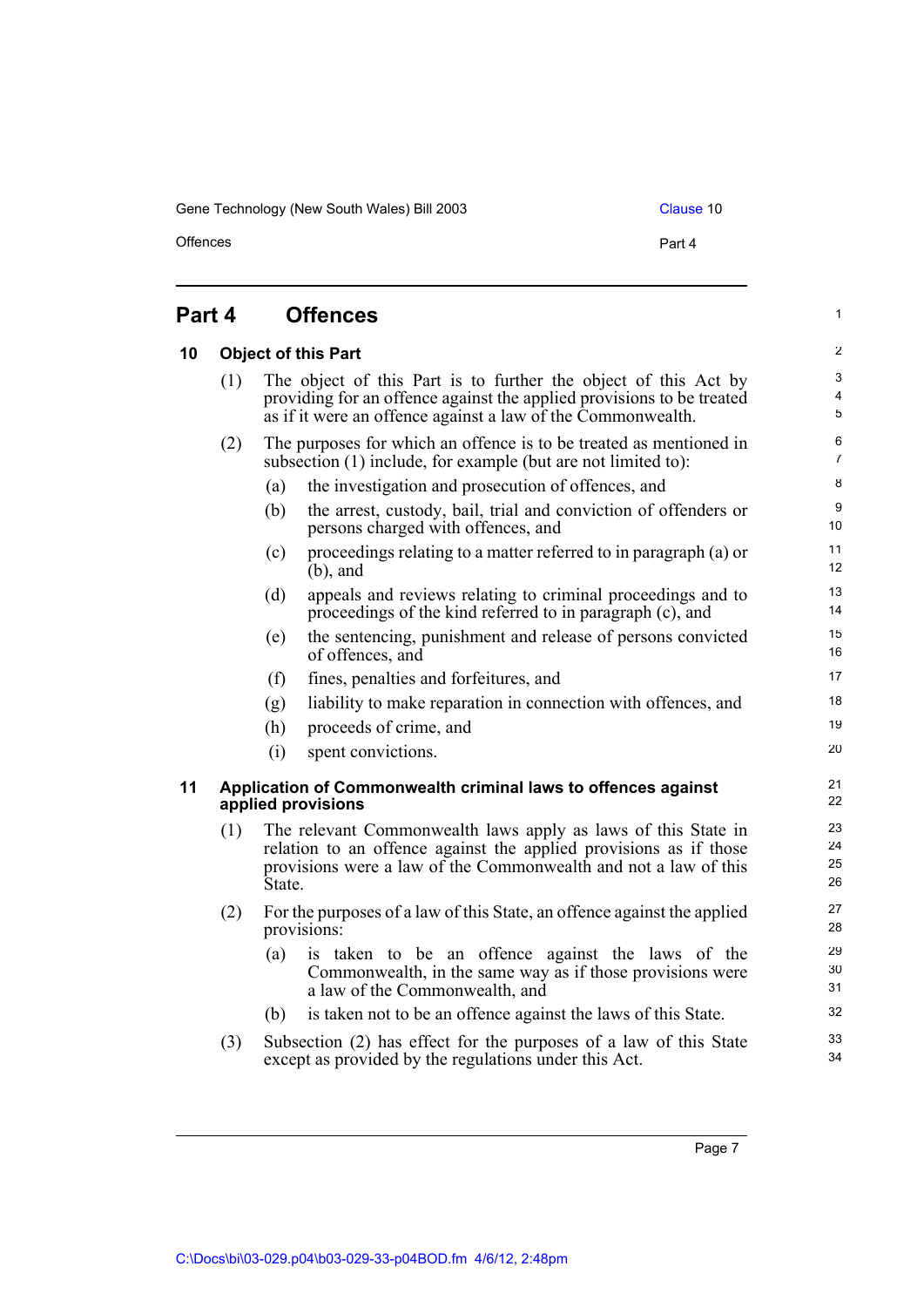Part 4 Offences

#### <span id="page-13-0"></span>**12 Functions and powers conferred on Commonwealth officers and authorities relating to offences**

(1) A Commonwealth law applying because of section 11 that confers on a Commonwealth officer or authority a function or power in relation to an offence against the Commonwealth gene technology laws also confers on the officer or authority the same function or power in relation to an offence against the corresponding provision of the applied provisions.

(2) In performing a function or exercising a power conferred by this section, the Commonwealth officer or authority must act as nearly as practicable as the officer or authority would act in performing or exercising the same function or power in relation to an offence against the corresponding provision of the Commonwealth gene technology laws.

#### <span id="page-13-1"></span>**13 No double jeopardy for offences against applied provisions**

If:

- (a) an act or omission is an offence against both the applied provisions and an offence against the Commonwealth gene technology laws, and
- (b) the offender has been punished for that offence under those Commonwealth laws,

the offender is not liable to be punished for the offence under the applied provisions.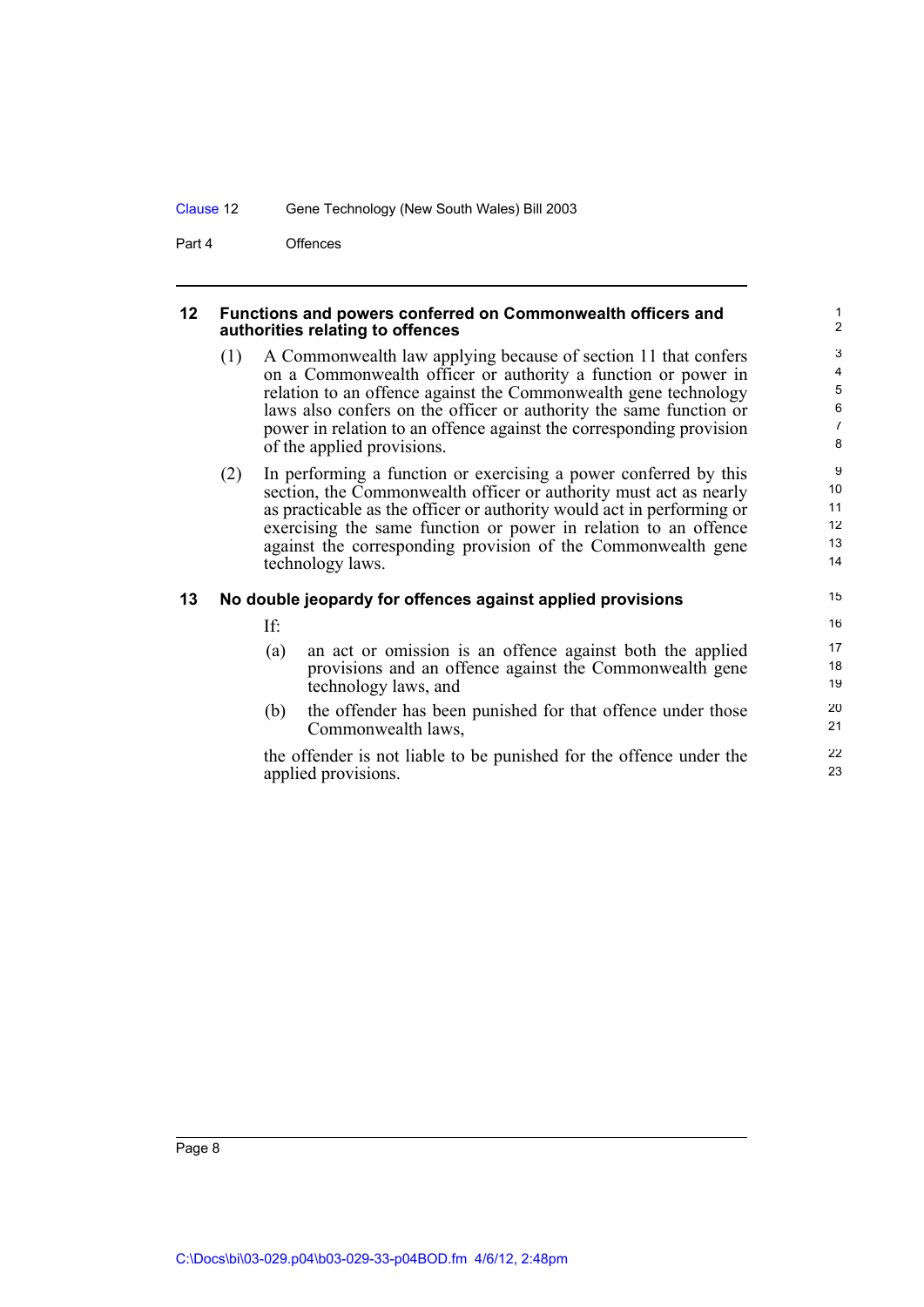Gene Technology (New South Wales) Bill 2003 Clause 14

Administrative laws **Part 5** 

1

## <span id="page-14-0"></span>**Part 5 Administrative laws**

#### <span id="page-14-1"></span>**14 Application of Commonwealth administrative laws to applied provisions**

- (1) The Commonwealth administrative laws apply as laws of this State to any matter arising in relation to the applied provisions as if those provisions were a law of the Commonwealth and not a law of this State.
- (2) For the purposes of a law of this State, a matter arising in relation to the applied provisions:
	- (a) is taken to be a matter arising in relation to laws of the Commonwealth in the same way as if those provisions were a law of the Commonwealth, and
	- (b) is taken not to be a matter arising in relation to laws of this State.
- (3) Subsection (2) has effect for the purposes of a law of this State except as provided by the regulations under this Act.
- (4) Any provision of a Commonwealth administrative law applying because of this section that purports to confer jurisdiction on a federal court is taken not to have that effect.
- (5) For the purposes of this section, a reference in a provision of the *Administrative Appeals Tribunal Act 1975* of the Commonwealth (as that provision applies as a law of this jurisdiction) to the whole or any part of Part IVA of that Act is taken to be a reference to the whole or any part of that Part as it has effect as a law of the Commonwealth.

#### <span id="page-14-2"></span>**15 Functions and powers conferred on Commonwealth officers and authorities**

- (1) A Commonwealth administrative law applying because of section 14 that confers on a Commonwealth officer or authority a function or power also confers on the officer or authority the same function or power in relation to a matter arising in relation to the applied provisions.
- (2) In performing a function or exercising a power conferred by this section, the Commonwealth officer or authority must act as nearly as practicable as the officer or authority would act in performing or exercising the same function or power under the Commonwealth administrative law.